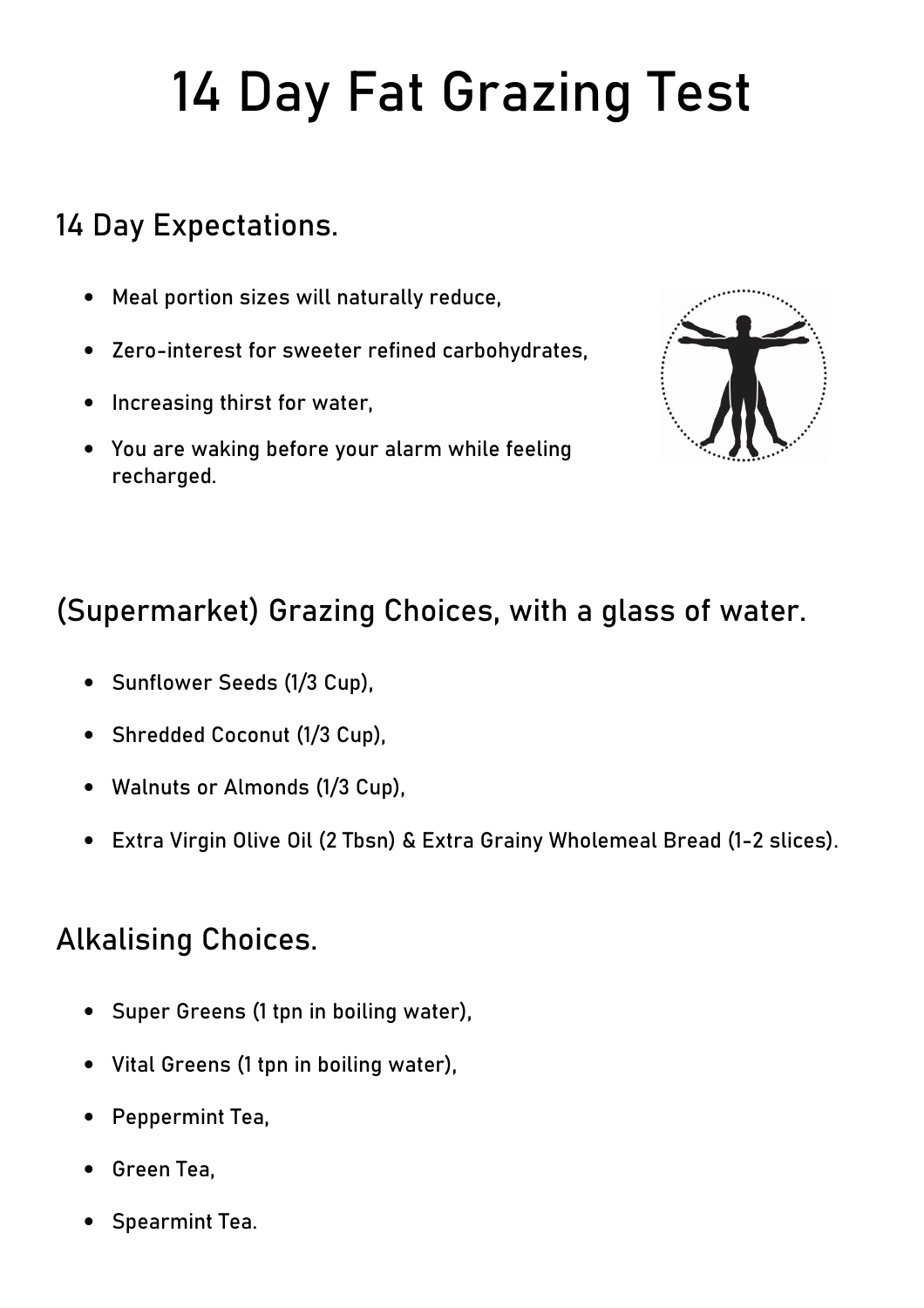## 14 Day Game Plan (approximate timing)

- Breakfast see 'some' fitting ideas,
- Graze (meaning, slow down) 10 11 am,
- Lunch see 'some' fitting ideas,
- Graze  $3 4.30$  pm,
- Dinner see 'simple' fitting principles
- Alkalising Choice 7.30 9.00 pm.

## Some Breakfast Ideas

| <b>Breakfast Choice One</b>               | <b>Breakfast Choice Two</b>                              |
|-------------------------------------------|----------------------------------------------------------|
| • Pre-meal: Glass of Water,               | 2/3 Cup of Cooking Oats,                                 |
| • Fried Egg (1-2), start with one, only,  | Adding % cup of Water,                                   |
| • One slice of wholemeal bread, toasted,  | Microwave for 90 seconds (using a lid),                  |
| 1/3 Avocado,                              | Add a Handful of Blackberries, Blueberries,<br>$\bullet$ |
| • Freshly squeezed lemon,                 | or Strawberries.                                         |
| • Coffee, Black Tea, Green or Herbal Tea. | Dash of Ground Cinnamon,                                 |
|                                           | Coffee, Black Tea, Green or Herbal Tea.                  |

#### Some Lunch Ideas

| Lunch Choice One (a protein choice)                                                                                                                                                          | Lunch Choice Two (a bony fish choice)                                                                                                                                                                                                                                                                                     |
|----------------------------------------------------------------------------------------------------------------------------------------------------------------------------------------------|---------------------------------------------------------------------------------------------------------------------------------------------------------------------------------------------------------------------------------------------------------------------------------------------------------------------------|
| Chicken (however cooked), bowled,<br>$\bullet$<br>Lettuce, Baby Tomatoes, Cashews,<br>$\bullet$<br>Avocado, Feta, Sea Salt, Pepper.<br>Water, Coffee, Tea, Green or Herbal Tea.<br>$\bullet$ | • Tin of Tuna in Olive Oil, Pink Salmon, or Red<br>Salmon - 95grams<br>• 1 Wholemeal wrap<br>Cucumber, Capsicum, Carrots, and<br>Sundried tomatoes in oil, Sea Salt.<br><b>Tablespoon of Sunflower Seeds.</b><br>Quick zap in a microwave - 30 seconds.<br>$\bullet$<br>Water, Coffee, Black Tea, Green or Herbal<br>Tea. |